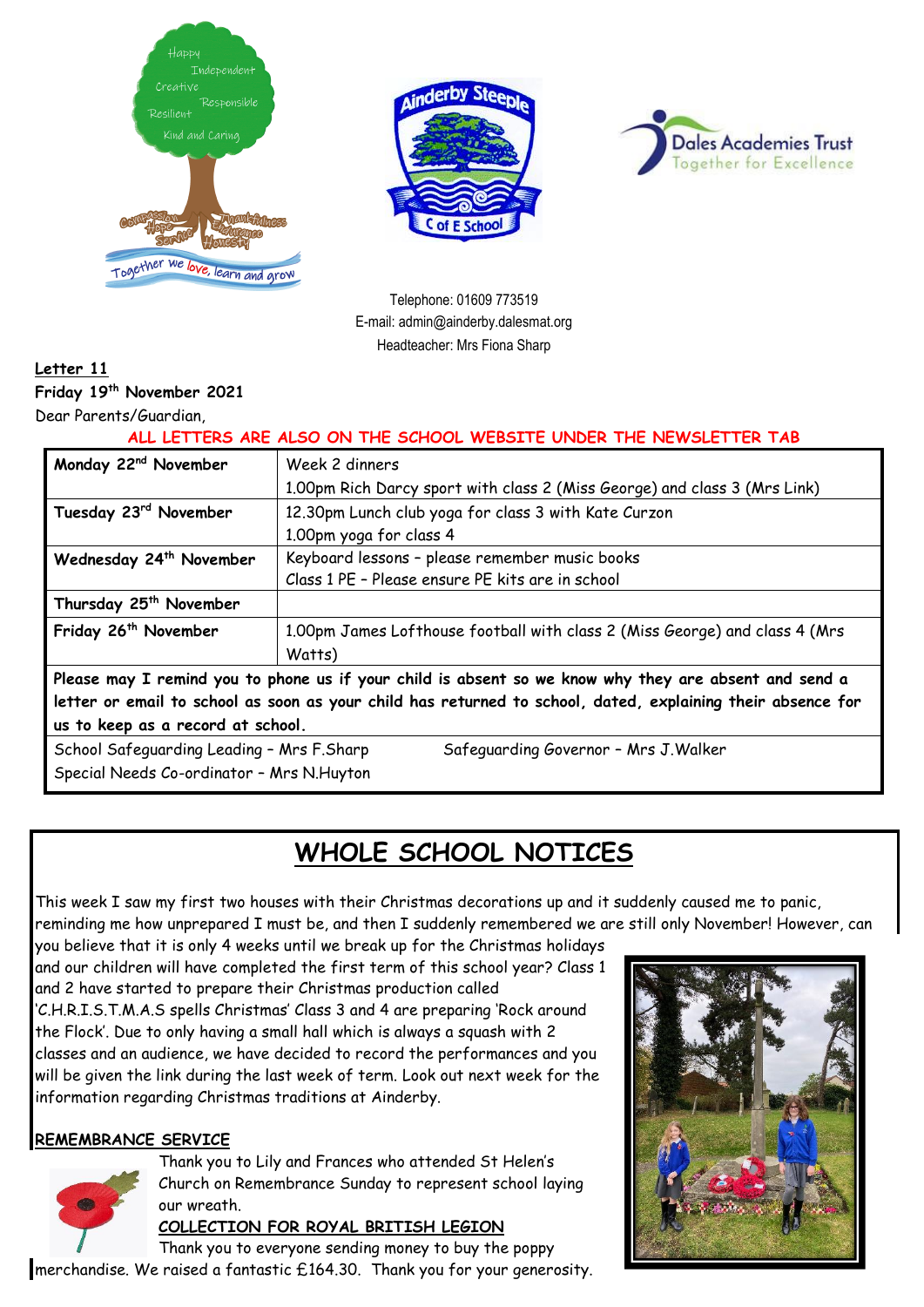### **CHILDREN IN NEED DAY THANKS**

Huge thanks for all the donations to Children in Need, we raised £136.82

#### **PACKED LUNCHES**

Please note that we are a **NO NUT** school and cannot have food containing nuts in school due to chil[dren and st](https://www.flickr.com/photos/49968232@N00/13948035074)aff with allergies. If anything is sent into school with nuts, it will be sent home uneaten. Many thanks for your cooperation and help keeping our children safe.

#### **SCHOOL DINNERS**

On Thursday, it is supposed to be chicken burgers on the menu, however we have had a problem with supply, therefore it will be beef burgers that day instead. If your child is in class 1 or 2 and wishes to change their choice, please let us know. Class 3 and 4 choose the day before so can notify us of that change.

### **SPORT UPDATE**

#### **YEAR 3/4 SPORTS HALL ATHLETICS**

Our Year 3/4 children had a super time at the sports hall athletics. We always ask them to go, try their hardest, but most of all enjoy! Children need to learn how to win and how to lose as it helps them deliver resilience and is a life lesson as they get older and are competing for jobs at interview etc. But this group surpassed themselves, trying so hard that they achieved gold medals, coming first and were very proud of themselves.

## **PRESCHOOL PARENTS**

#### **PLEASE CHECK THROUGH THE OTHER SCHOOL NOTICES ABOVE IN CASE OTHER MESSAGES APPLY TO PRESCHOOL PARENTS**

*This week in Preschool, the children have loved continuing exploring our theme of 'the dark nights sky'. This week we have been learning about the stars and the planets in our solar system. We have been super creative when designing our own planets, we have uses bubble blowing techniques, water colours and ink marbling effects. We have also been reading our book of the week 'Laura's Star', the children enjoyed acting the story our using our story sack and we even made up our own wishes just like Laura did in the book. Most of our art work has been used to make a new display in our classroom and will come home with you in a few weeks. See all of our amazing work on the picture below.*

*We have also enjoyed getting involved in raising money for Children in need. In Preschool we have worn Pudsey ears, Pudsey clothing, bright colours and spots. Lots of arts and craft have been created in a Pudsey theme.*



# **FASS**

#### **CANCELLING OF THE TOWN HALL COFFEE MORNING**

After a lot of deliberation, we have sadly made the decision to cancel the FASS Town Hall coffee morning which was supposed to take place Saturday 11<sup>th</sup> December. Due to the high numbers of Covid in our area and following the letter from North Yorkshire Public Health, we are unable to have large gatherings in the school hall to watch our children in their Christmas productions. It then seems unfair to ask you to come to the Town Hall and mix in a large gathering with other members of the public. Should anyone be infectious at this event, by the time you are confirmed by a PCR,